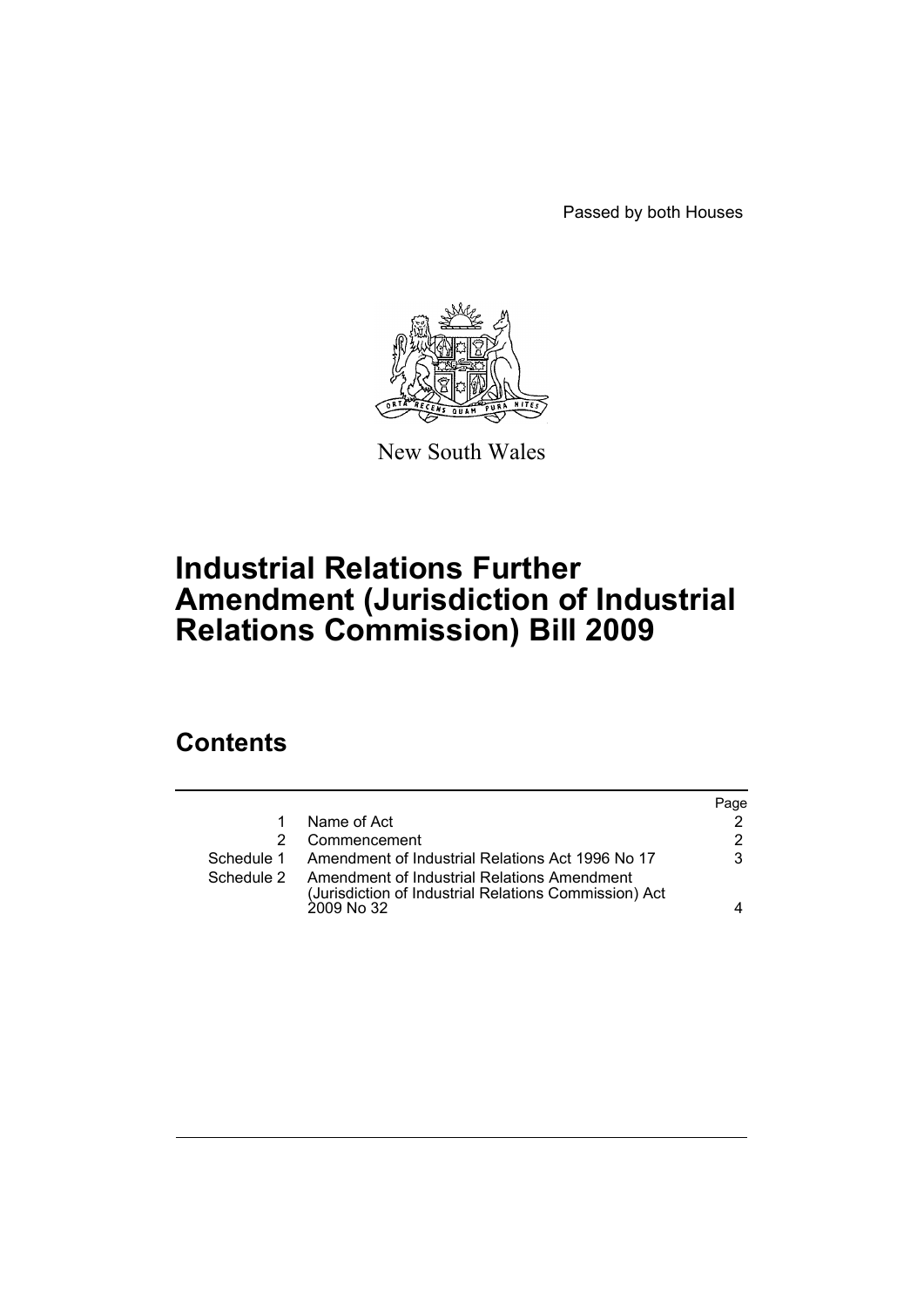*I certify that this public bill, which originated in the Legislative Assembly, has finally passed the Legislative Council and the Legislative Assembly of New South Wales.*

> *Clerk of the Legislative Assembly. Legislative Assembly, Sydney, , 2009*



New South Wales

# **Industrial Relations Further Amendment (Jurisdiction of Industrial Relations Commission) Bill 2009**

Act No , 2009

An Act to amend the *Industrial Relations Act 1996* to make further provision with respect to the jurisdiction of the Industrial Relations Commission when constituted by Commissioners; and to amend other related legislation by way of statute law revision.

*I have examined this bill and find it to correspond in all respects with the bill as finally passed by both Houses.*

*Assistant Speaker of the Legislative Assembly.*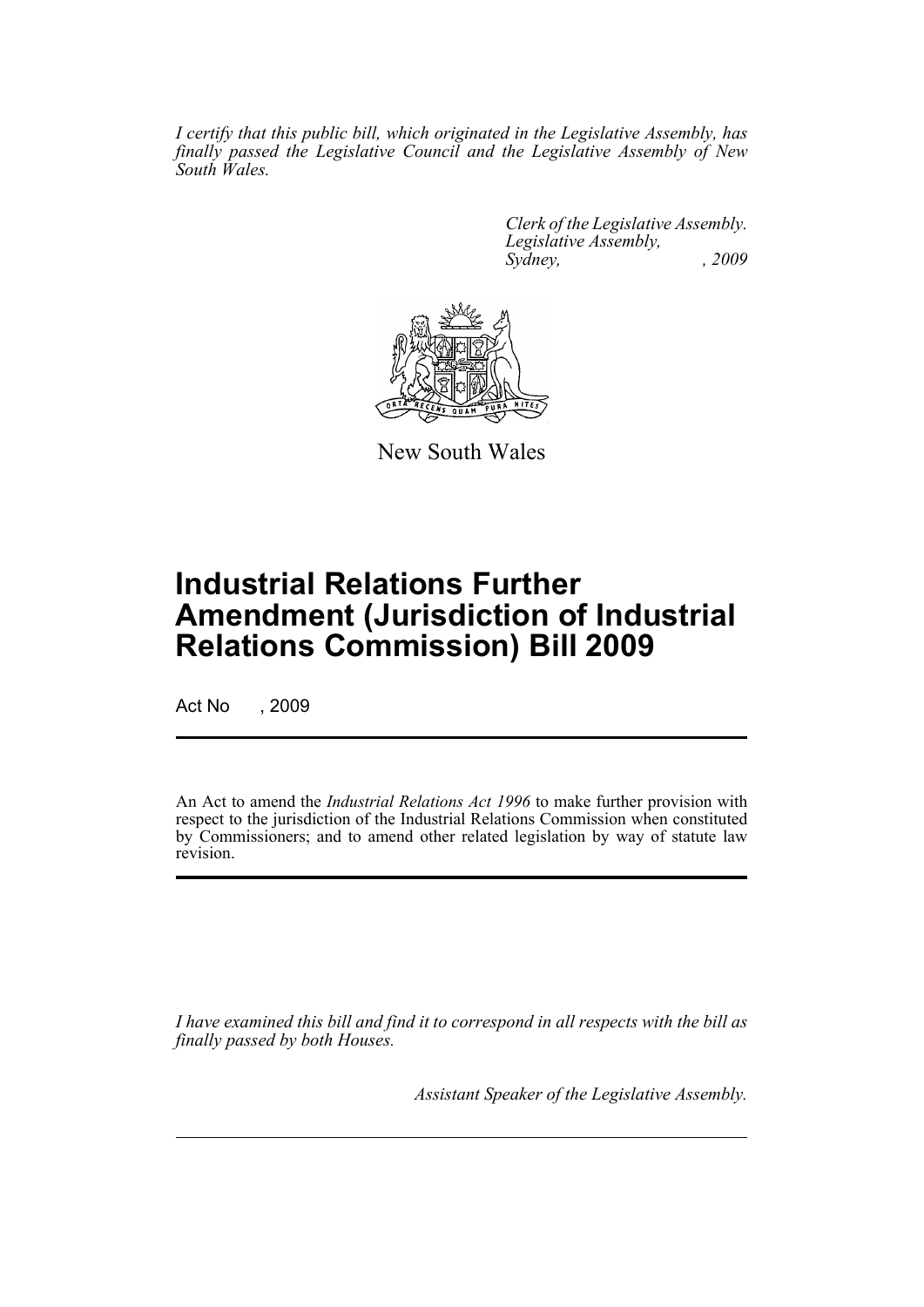Industrial Relations Further Amendment (Jurisdiction of Industrial Relations Clause 1 Commission) Bill 2009

## <span id="page-2-0"></span>**The Legislature of New South Wales enacts:**

## **1 Name of Act**

This Act is the *Industrial Relations Further Amendment (Jurisdiction of Industrial Relations Commission) Act 2009*.

## <span id="page-2-1"></span>**2 Commencement**

- (1) This Act commences on a day to be appointed by proclamation, except as provided by subsection (2).
- (2) An amendment made by Schedule 2 to a provision of the *Industrial Relations Amendment (Jurisdiction of Industrial Relations Commission) Act 2009* commences immediately before the commencement of the provision.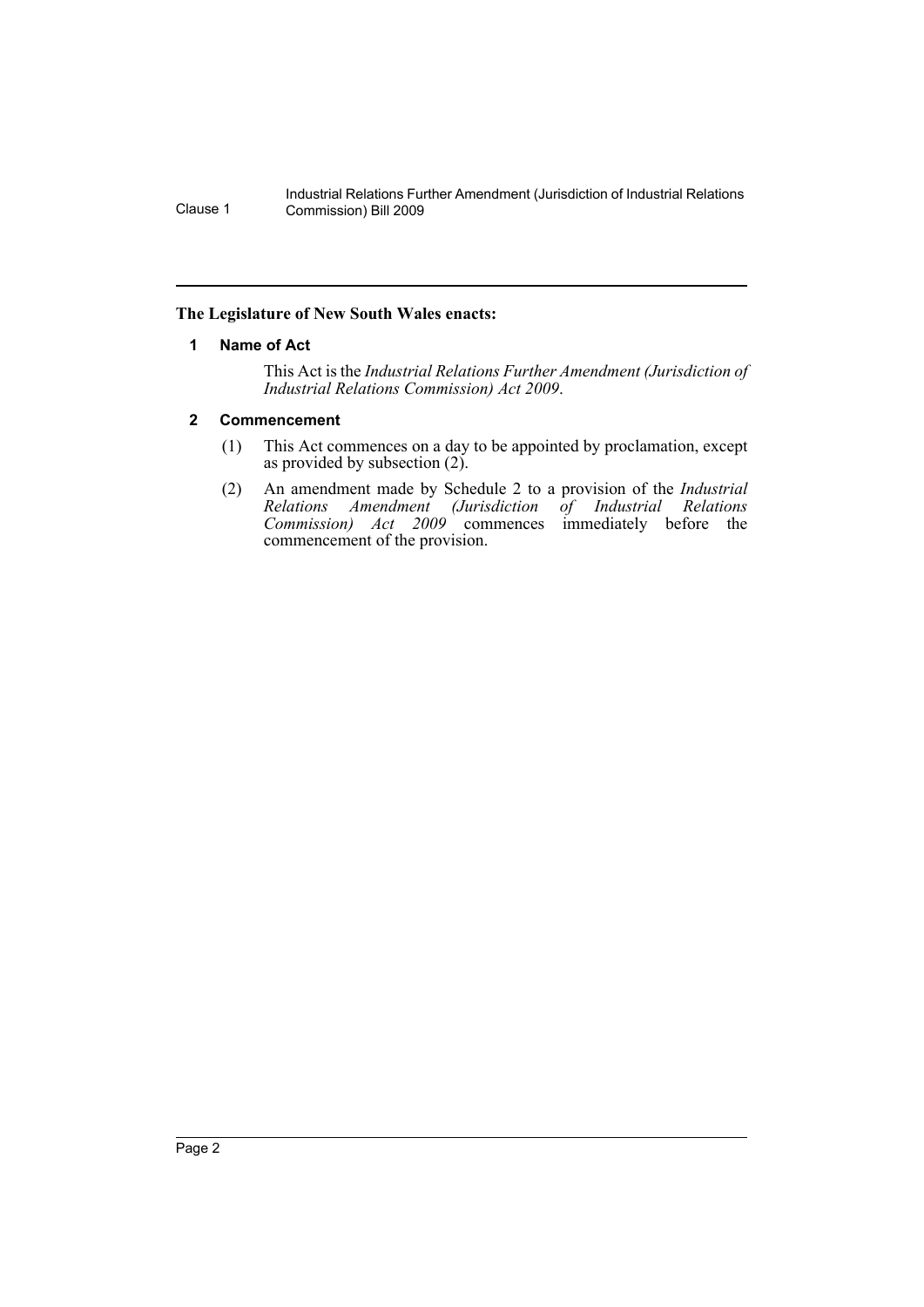Industrial Relations Further Amendment (Jurisdiction of Industrial Relations Commission) Bill 2009

Amendment of Industrial Relations Act 1996 No 17 Schedule 1

## <span id="page-3-0"></span>**Schedule 1 Amendment of Industrial Relations Act 1996 No 17**

## **[1] Section 153 Jurisdiction of Commission in Court Session**

Insert "379 or" after "section" in section 153 (1) (g).

## **[2] Section 364 Definitions**

Insert after paragraph (a) of the definition of *industrial court* in section 364 $(1)$ :

> (a1) in the case of proceedings under section 379 (Small claims procedure)—a Commissioner who is an Australian lawyer (in addition to the Commission in Court Session and the Local Court referred to in paragraph (c)), or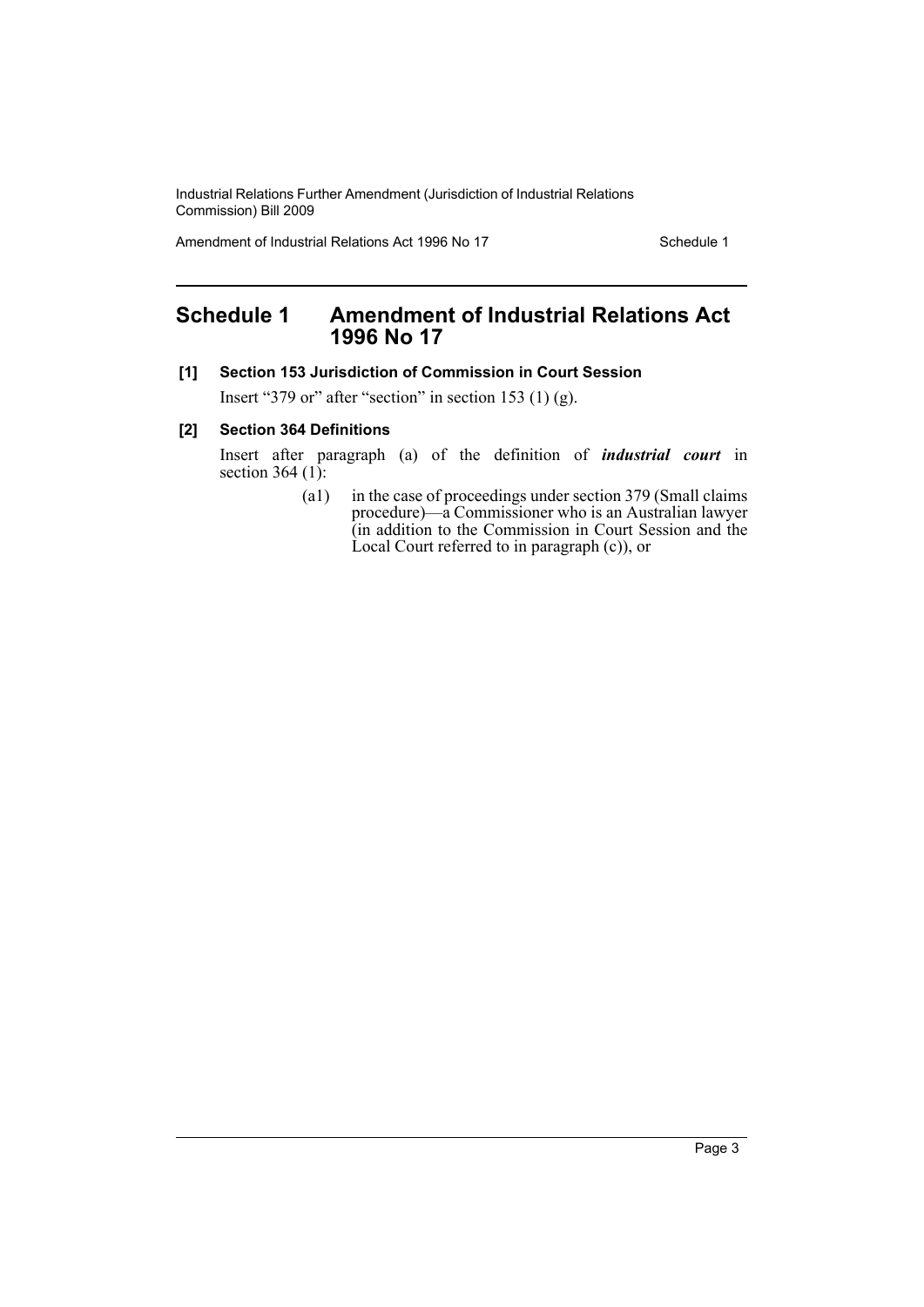Industrial Relations Further Amendment (Jurisdiction of Industrial Relations Commission) Bill 2009

Schedule 2 Amendment of Industrial Relations Amendment (Jurisdiction of Industrial Relations Commission) Act 2009 No 32

## <span id="page-4-0"></span>**Schedule 2 Amendment of Industrial Relations Amendment (Jurisdiction of Industrial Relations Commission) Act 2009 No 32**

## **[1] Schedules 1 and 2 (except Schedule 2.2 [1] and 2.14 [1])**

Omit "a Local Court" wherever occurring. Insert instead "the Local Court".

## **[2] Schedule 1 [12]**

Omit "dealing with those proceedings" from proposed section 371 (4).

## **[3] Schedule 1 [14]**

Omit "court" wherever occurring in proposed section 380 (5A). Insert instead "Court".

## **[4] Schedule 2.2 [1] and 2.14 [1]**

Omit "a Local Court constituted by a Magistrate sitting alone" wherever occurring.

Insert instead "the Local Court".

**[5] Schedule 2.7 and 2.11 [3]**

Insert "a Local Court" before "constituted" wherever occurring.

## **[6] Schedule 2.7 and 2.11 [3]**

Insert "the Local Court" before "sitting" wherever occurring.

## **[7] Schedule 2.10**

Omit "a local court". Insert instead "the Local Court".

## **[8] Schedule 2.14 [4]**

Omit "constituted by a Magistrate sitting alone". Insert instead "the Local Court".